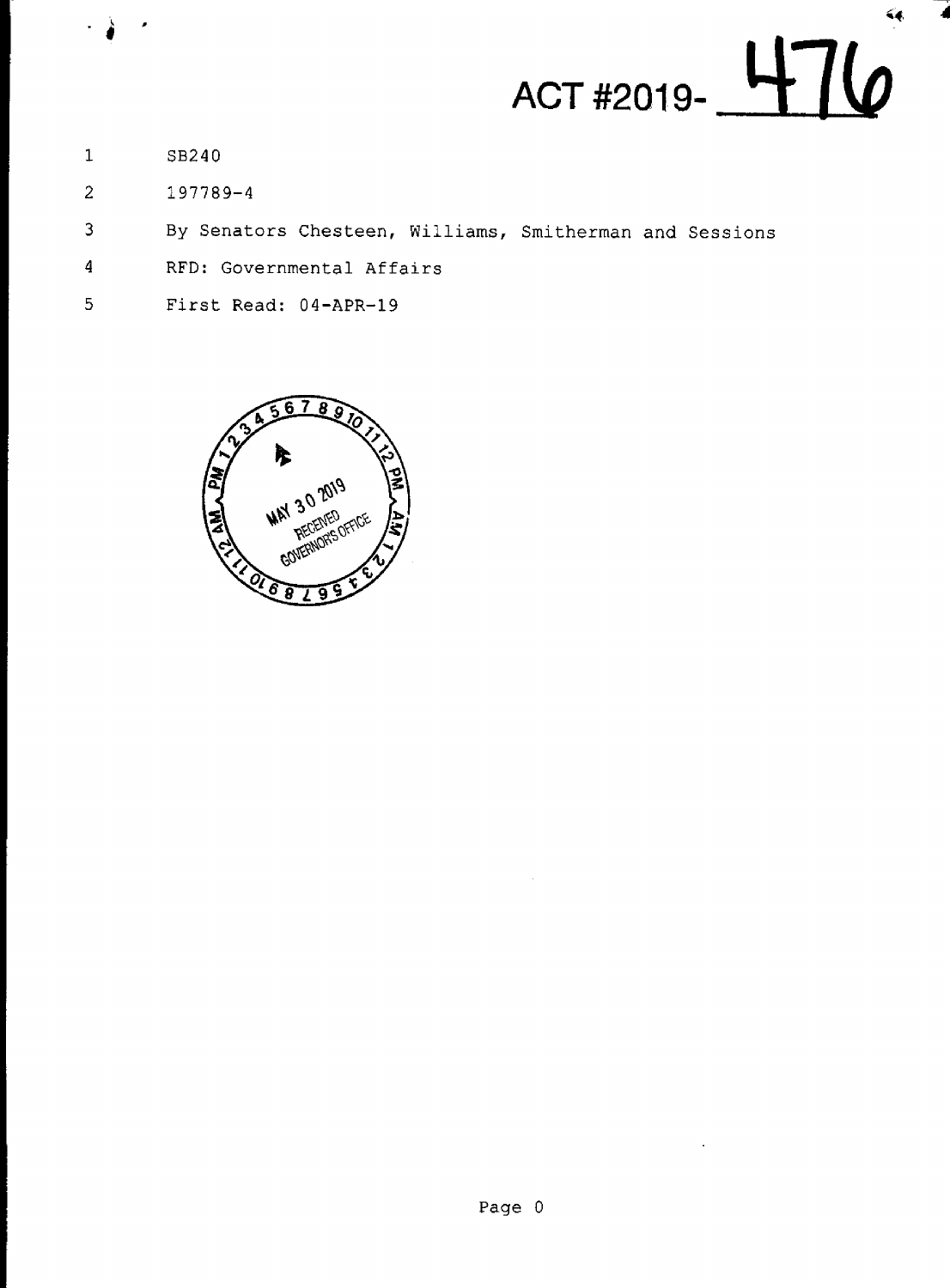SB240 ENROLLED, An Act, Relating to elections; to authorize a judge of probate to appoint up to two high school or college students to work as unpaid student interns at each polling place in the county on election day; to provide student intern qualifications; and to allow student interns to count any absence from school as an excused absence. BE IT ENACTED BY THE LEGISLATURE OF ALABAMA:

12 13 14 15 16 Section 1. (a) The judge of probate in each county may appoint not more than two students for each precinct to serve as unpaid student interns during elections. To be appointed a student intern, a student must meet all of the following qualifications:

17 18 19 (1) Be recommended by a principal or other school official, or by the individual responsible for the student's home instruction program.

20 21 (2) Be at least 16 years of age at the time of the election for which the appointment is made.

22 23 (3) Be a resident of the county or municipality for which the appointment is made.

24 25 (4) Be enrolled in a public high school, an accredited private high school or a home instruction program

in the company of the company of

10

 $\mathbf{1}$ 

 $\overline{2}$ 

 $\overline{3}$ 

 $\overline{4}$ 

5

6

7

8

9

 $11$ 

83240

á.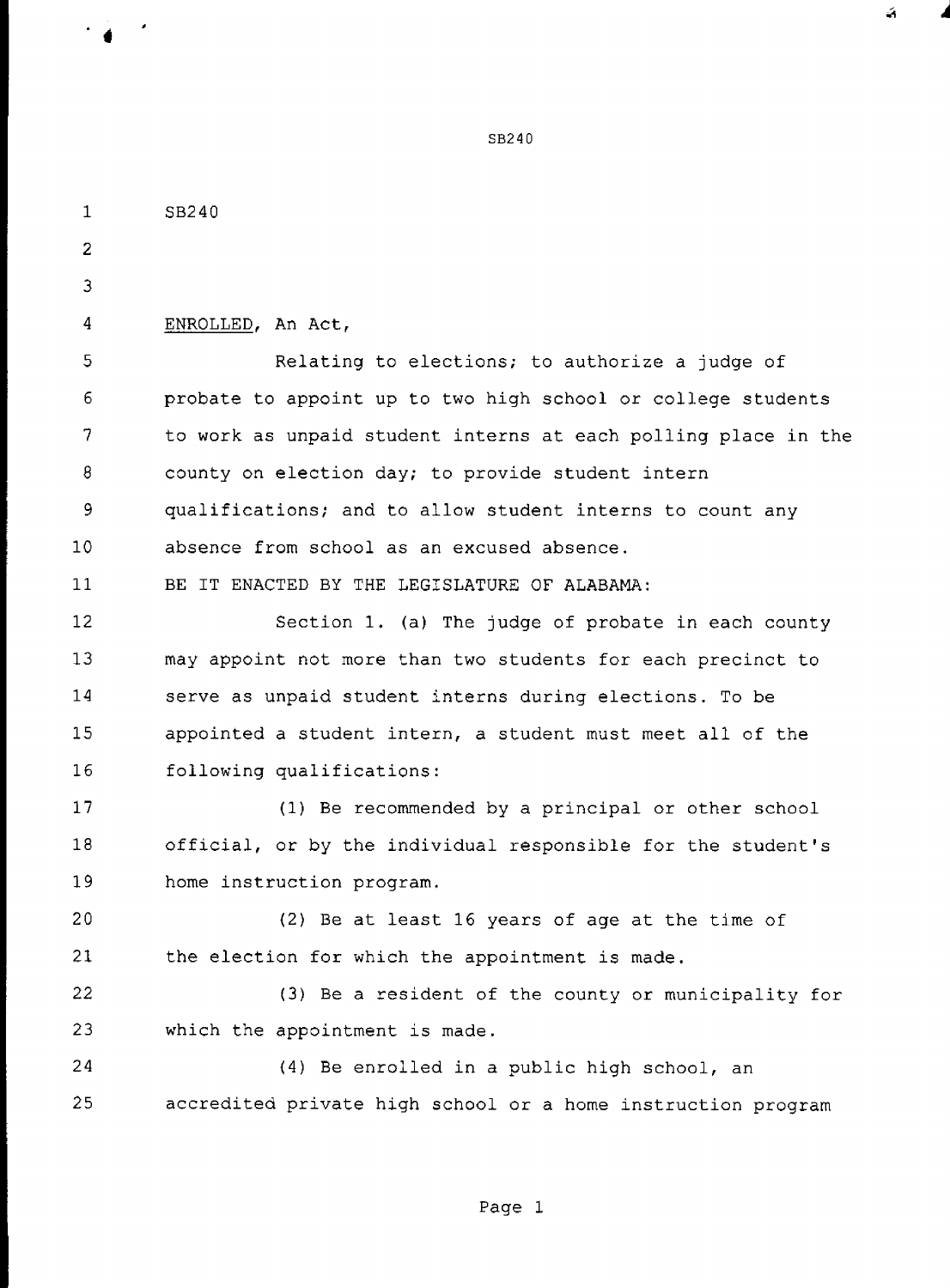$\mathbf{1}$ and be classified as a junior or senior or the equivalent, or  $\overline{2}$ be enrolled in a two-year or four—year institution of higher 3 education.

4 (b) The duties of the student interns appointed 5 pursuant to this section shall be determined by the officials 6 in charge of the election in the county or municipality; 7 provided, however, the duties may not include either of the 8 following:

9 (1) Determining the qualifications of a voter in the 10 event a voter is challenged.

11 12 (2) The operation and maintenance of any voting equipment.

13 14 15 (c) Student interns shall at all times be under the supervision of the poll managers of the election while performing their duties at precincts.

16 17 18 19 20 (d) Before performing any duties, student interns shall attend all required training for poll workers of the county or municipality and any additional training considered necessary by the officials in charge of the election in the county or municipality.

21 22 23 24 25 (e) A student intern who works four or more hours in a day during school hours on the day of an election or any day of training shall be entitled to an excused absence from school for purposes of Chapter 28 of Title 16, Code of Alabama 1975.

the contract of the contract of

 $\sim 10^{11}$  m  $^{-1}$ 

SB240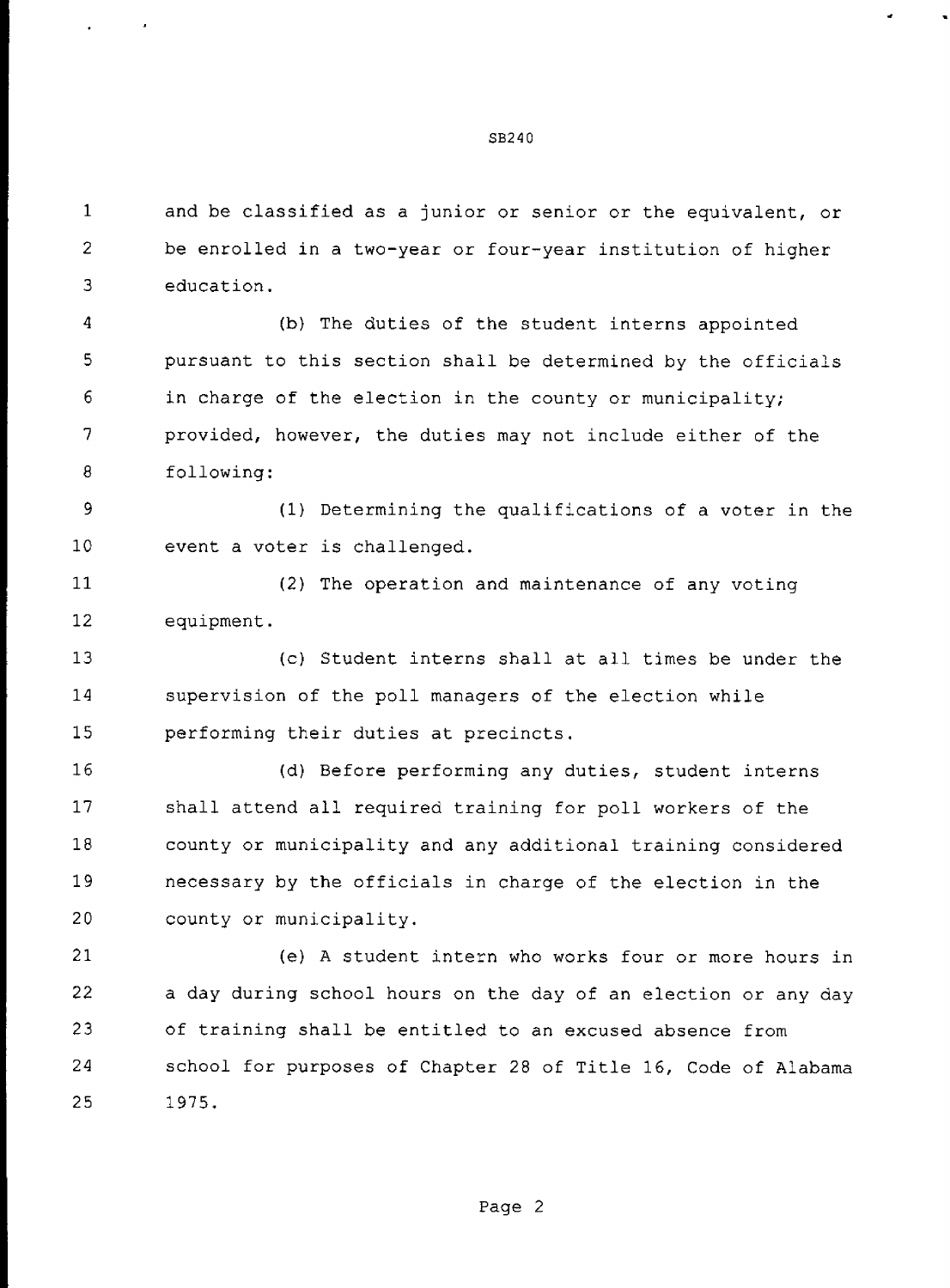$\mathbf{1}$ Section 2. This act shall become effective on the  $\overline{2}$ first day of the third month following its passage and  $\overline{3}$ approval by the Governor, or its otherwise becoming law.

**Property and Service** 

 $\mathbf{z} = \mathbf{z} \times \mathbf{z}$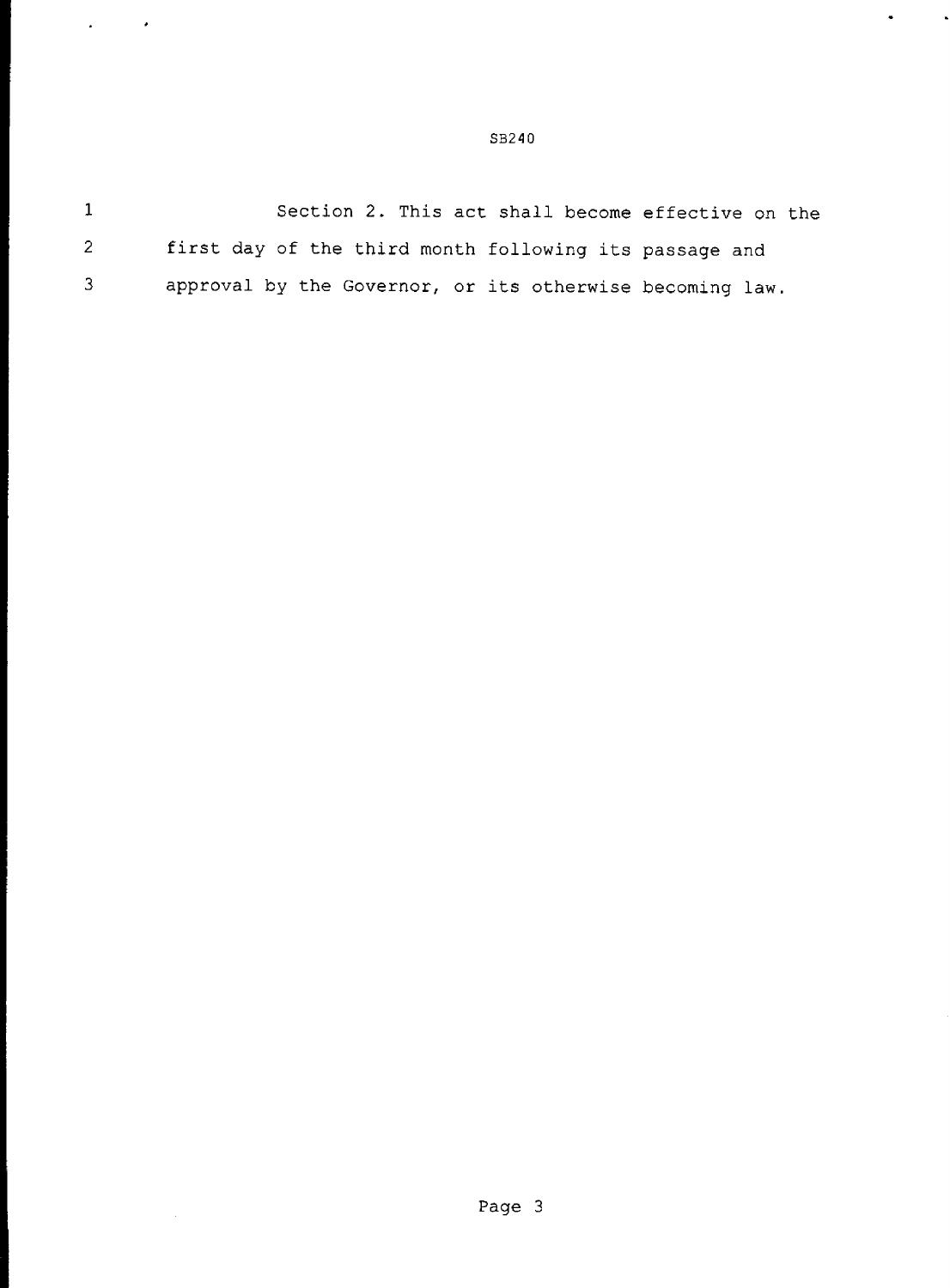| 1                                                          |                                                                                                                                   |
|------------------------------------------------------------|-----------------------------------------------------------------------------------------------------------------------------------|
| $\overline{2}$                                             |                                                                                                                                   |
|                                                            |                                                                                                                                   |
| 3                                                          |                                                                                                                                   |
| 4                                                          | President and Preading Off serof the Senate                                                                                       |
|                                                            | Mac Matchen                                                                                                                       |
| 5                                                          |                                                                                                                                   |
| 6                                                          | Speaker of the House of Representatives                                                                                           |
|                                                            |                                                                                                                                   |
| 7                                                          | SB240                                                                                                                             |
| 8<br>$\mathbf{9}$<br>10<br>11<br>$12 \text{ }$<br>13<br>14 | Senate 30-APR-19<br>I hereby certify that the within Act originated in and passed<br>the Senate.<br>Patrick Harris,<br>Secretary. |
| 15                                                         |                                                                                                                                   |
|                                                            |                                                                                                                                   |
| 16                                                         |                                                                                                                                   |
| 17<br>18                                                   | House of Representatives<br>Passed: 30-MAY-19                                                                                     |
| 19                                                         |                                                                                                                                   |
| 20                                                         |                                                                                                                                   |
| 21                                                         | By: Senator Chesteen                                                                                                              |
|                                                            | <b>APPROVED</b>                                                                                                                   |
|                                                            | $6.9-19$<br>$5.08 \, \text{cm}$<br><b>TIME</b>                                                                                    |
|                                                            | Alabama Secretary Of State                                                                                                        |
|                                                            | Act Num: 2019-476<br>Bill Num: 5-240                                                                                              |

SB240

 $\mathcal{A}^{\text{max}}_{\text{max}}$ 

Recv'd 06/10/19 10:57amSLF

 $\mathcal{A}=\mathcal{A}$  and  $\mathcal{A}$